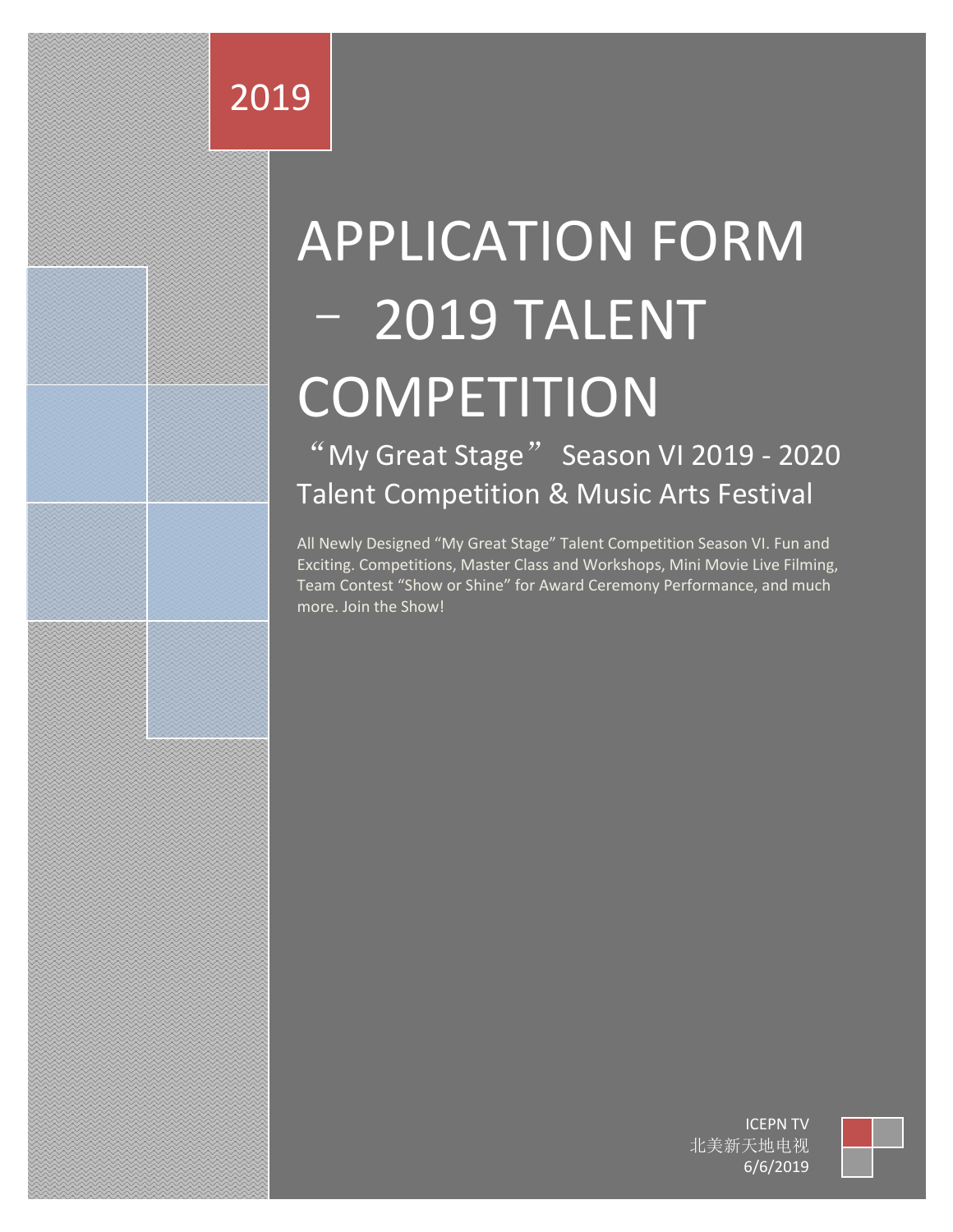|                                         | <b>AMMAAN</b><br><b>June 2019</b>                                                                    | [APPLICATION FORM - COMPETITION & PERFORMANCES] |                      |                     |                                    |  |
|-----------------------------------------|------------------------------------------------------------------------------------------------------|-------------------------------------------------|----------------------|---------------------|------------------------------------|--|
| 2019 第六届 "我的大舞台" - 才艺大赛和艺术表演            |                                                                                                      |                                                 |                      |                     |                                    |  |
|                                         | 2019-2020"My Great Stage" Season VI- Talent Competition & Music Arts Festival                        | 注册申请表-Registration Form                         |                      |                     |                                    |  |
|                                         | Early Registration DEADLINE: Aug 31, 2019 Regular Registration DEADLINE: Oct 31, 2019                |                                                 |                      |                     |                                    |  |
|                                         | <b>Applicant Information</b>                                                                         |                                                 |                      |                     |                                    |  |
|                                         |                                                                                                      |                                                 |                      |                     |                                    |  |
|                                         |                                                                                                      |                                                 |                      |                     |                                    |  |
|                                         |                                                                                                      |                                                 |                      |                     |                                    |  |
|                                         | Gender: /Male /Female Age (Competition Time) (Youth 5-17)/ (Adult 18+)                               |                                                 |                      |                     |                                    |  |
|                                         | (If You Are Applying for ICEPN TV 2019Talent Competition Commercial Category, Please Complete Below: |                                                 |                      |                     |                                    |  |
|                                         | Height: (Round up Inch) _________, Weight _________, Shoe Size _________, Cloth Size ______,)        |                                                 |                      |                     |                                    |  |
|                                         |                                                                                                      |                                                 |                      |                     |                                    |  |
|                                         | PARENTS INFORMATION (If Applicant is under 18)                                                       |                                                 |                      |                     |                                    |  |
|                                         |                                                                                                      |                                                 |                      |                     |                                    |  |
| Email:                                  |                                                                                                      | Cell:                                           |                      |                     |                                    |  |
| <b>1. Talent Competition Categories</b> |                                                                                                      |                                                 |                      |                     |                                    |  |
| 1                                       | Singing 歌唱 (Code: Singing)                                                                           |                                                 | $Solo$ $(1 \lambda)$ | Duet $(2 \lambda)$  | Group_ $(3-8 \text{ Å})$           |  |
| $\mathbf{2}$                            | Acting 演技 (Code: Acting)                                                                             |                                                 | $Solo$ $(1 \lambda)$ | Duet $(2 \lambda)$  |                                    |  |
| 3                                       | Commercial 广告表演 (Code: Commercial)                                                                   |                                                 | Solo $(1 \lambda)$   | Duet $(2 \lambda)$  | Group_ $(3-8 \text{ }\mathcal{A})$ |  |
| 4                                       | Instrument 器乐 (Code: Instrument)                                                                     |                                                 | Solo $(1 \lambda)$   | Duet_ $(2 \lambda)$ | Group_ $(3-8 \text{ Å})$           |  |
| 5                                       | Stage 舞台 (Code: Stage, Dance, Magic, etc.)                                                           |                                                 | $Solo$ $(1 \lambda)$ | Duet $(2 \lambda)$  | Group_ $(3-8 \text{ }\mathcal{A})$ |  |
| 6                                       | Cooking 烹饪 (Code: Cooking) *                                                                         |                                                 | Solo_ $(1 \lambda)$  | Duet $(2 \lambda)$  |                                    |  |

**7** On-Camera Host **主持** (Code: Host)  $\begin{bmatrix} \text{Solo} & (1 \text{ }\lambda) \end{bmatrix}$  Duet $\begin{bmatrix} (2 \text{ }\lambda) \end{bmatrix}$ 

the compartment of the company of the company of the company of the company of the company of the company of the company of the company of the company of the company of the company of the company of the company of the comp

 $\leftrightarrow$ 

*My Great Stage VI* Page 2

**Note \***(6) Self Video Taping for Cooking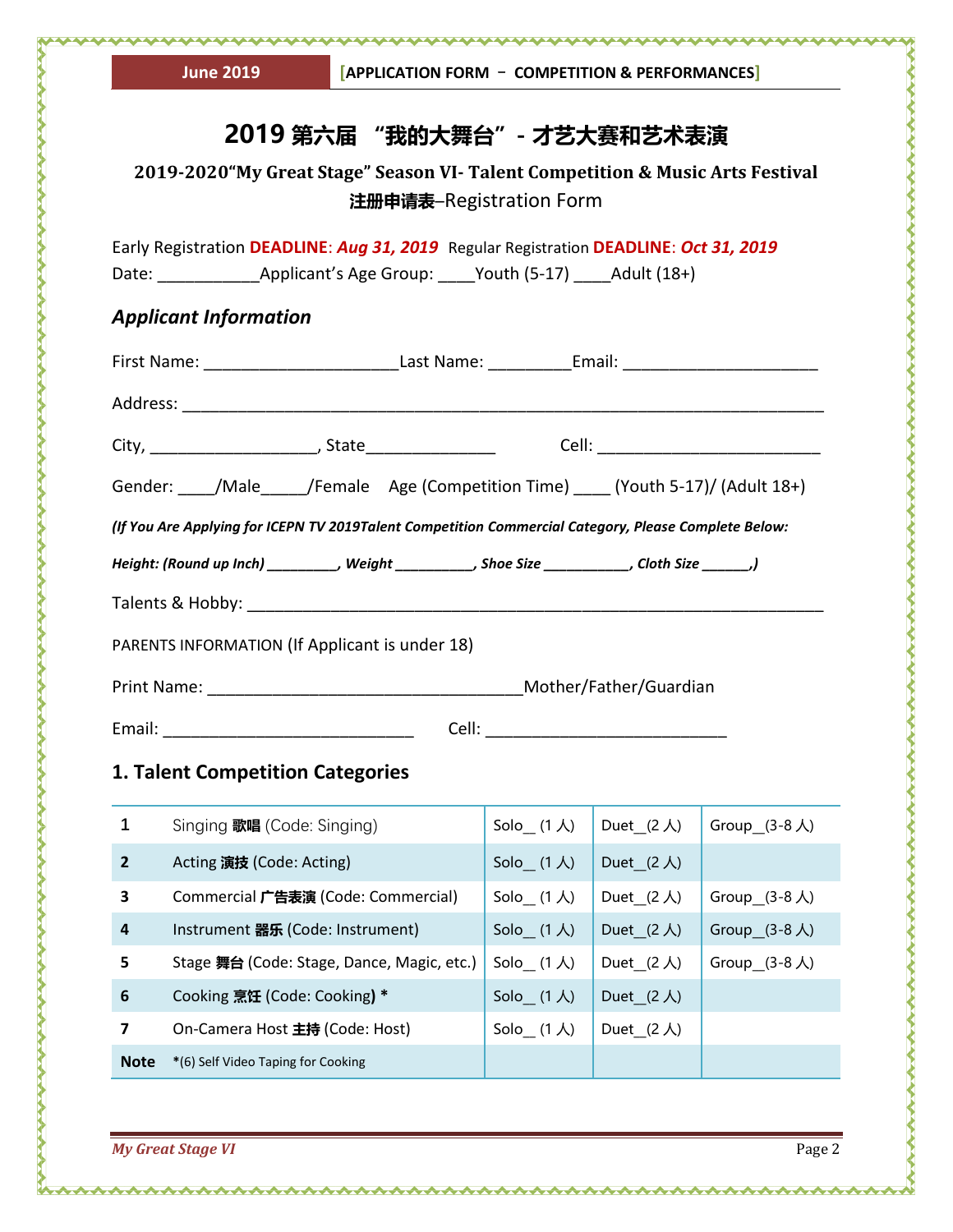# **2. Fees for Competition**

| <b>Apply Category</b>      | <b>Solo Fee</b> | <b>Duet Fee</b> | Group $(3-8)$ | Group Bulk (9+)          | <b>Notes</b> |
|----------------------------|-----------------|-----------------|---------------|--------------------------|--------------|
| One (1) Category           | \$100           | \$170           | \$200         | $$35$ (Each)             |              |
| Two (2) Categories         | \$170           | \$240           | \$300         |                          |              |
| Three (3) Categories       | \$230           | \$300           |               | $\overline{\phantom{a}}$ |              |
| Four (4) Categories        | \$280           |                 |               | $\overline{\phantom{a}}$ |              |
| <b>Five (5) Categories</b> | $$320$ $-$      |                 |               | $\overline{\phantom{a}}$ |              |
| Six (6) Categories         | \$350           |                 |               |                          |              |
| Seven (7) Categories       | \$370           |                 |               |                          |              |
| <b>Total</b>               | \$              | \$              | \$            | \$                       |              |
|                            |                 |                 |               |                          |              |

**Competition& Performance Category Fee Amount (Item 2): \$\_\_\_\_\_\_\_\_\_\_\_\_\_** 

## **3. ICEPN TV 2019 – 2020 Professional Events**

#### **3.1** *"Let's Move" Stage Performance Master Class& Workshop*

**Event 1** *" Let's Move" Stage Performance Master Class & Workshop by Director Bill Herndon Date: Oct 26th , 2019 Venue: ICEPN TV Studio, Edison, NJ*

| <b>Event Activity</b>                        | Availability          | Apply             | Fees                        |
|----------------------------------------------|-----------------------|-------------------|-----------------------------|
| Stage Performance Master Class &<br>Workshop | Only 30<br>Open Seats | No<br>Restriction | Free<br>(Early-Registry)    |
|                                              |                       |                   | \$35 Each<br>(Reg-Registry) |
| Location: ICEPN TV Studio, Edison, NJ        |                       |                   | \$75<br>(Non-Registry)      |

#### **3.2** *"My Great Stage" Season VI* **著名电影导演黄以功** *Movie Scene Filming Sessions*

**Event 2** *" I'm In the Scene"* **著名电影导演黄以功** *Movie Filming Master Class& Live Scene Filming Session Date: Nov 2 nd -3 rd 2019 Venue: In studio and Outdoor*

| <b>Event Activity</b>                      | Availability         | Apply           | Fees                                           |
|--------------------------------------------|----------------------|-----------------|------------------------------------------------|
| 著名电影导演黄以功 Movie Filming Master Class &     | Open with            | Y,              | Fee: \$150 Class +                             |
| Live Scene Filming "I'm In The Scene"      | <b>Limited Slots</b> | $N$ /           | 1 Filming Session                              |
| Weekend Two days Master Class & Live Scene |                      | $Y \rightarrow$ | Fee: \$250 Class +                             |
| <b>Filming Session</b>                     |                      | N               | <b>2Filming Sessions</b>                       |
| <b>Location: Outdoor Venue</b>             |                      | Y.<br>N         | Fee: \$350 Class +<br><b>3Filming Sessions</b> |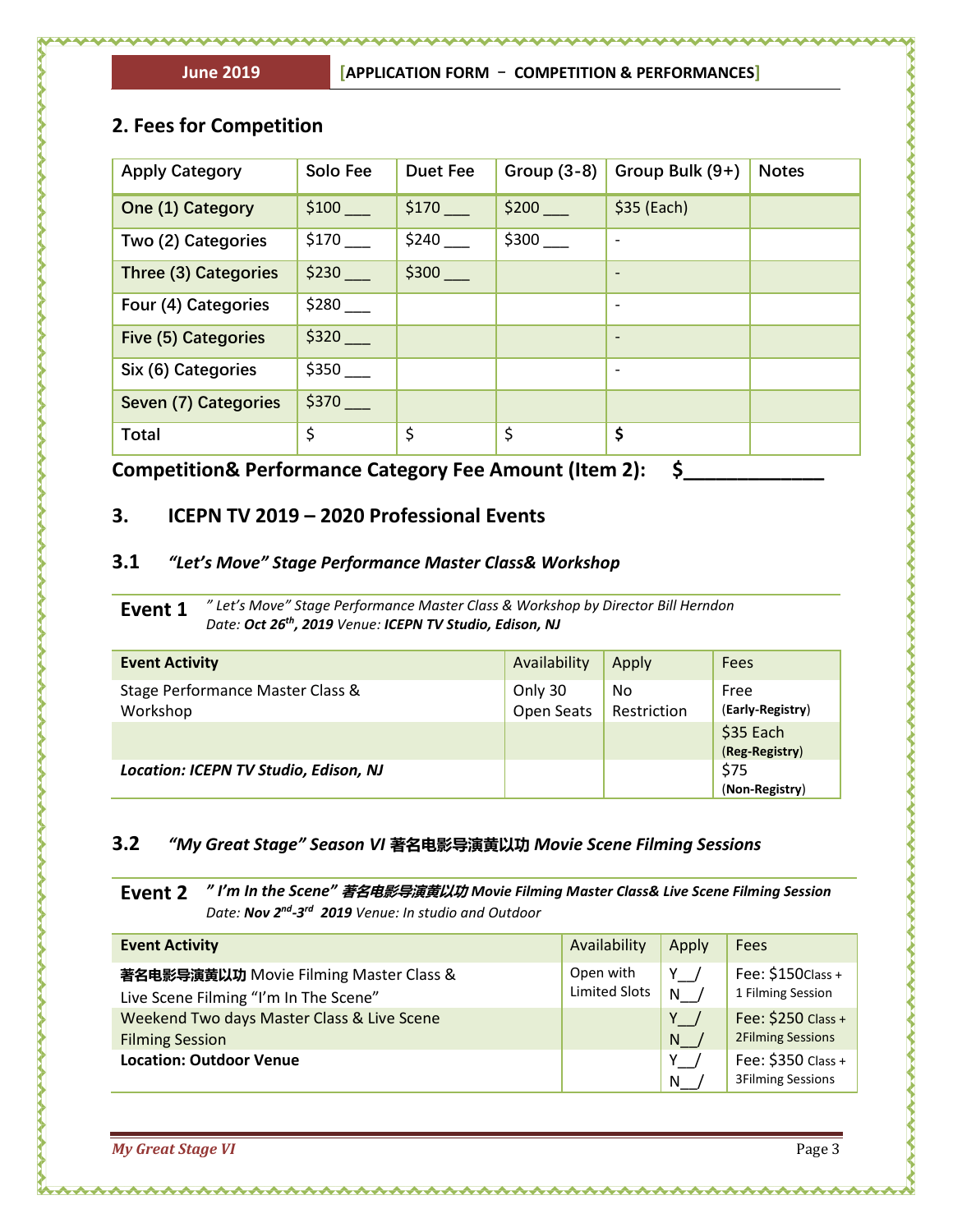# **3.3** *"Show or Shine" Join the Performance for Award Ceremony*

**Event 3** *" Show or Shine" Great Performance Opportunity at Season VI Award Ceremony Date: Feb 23rd, 2020 Venue: Hilton Garden Inn, Edison, NJ*

| <b>Event Activity</b>                                                                                                                                                                                                                                        | Availability     | Apply | Fees                                    |
|--------------------------------------------------------------------------------------------------------------------------------------------------------------------------------------------------------------------------------------------------------------|------------------|-------|-----------------------------------------|
| Team* competition during Award Ceremony<br>(Award ceremony performance opportunity only,<br>teamwork required)<br>* Lottery drawing for team contest during<br>Registration on Dec 15 <sup>th</sup> , 2019<br><b>Location: Hilton Garden Inn, Edison, NJ</b> | Limited<br>seats |       | \$15<br>(Registered<br>Contestant only) |
| .                                                                                                                                                                                                                                                            |                  |       |                                         |

# **Total Amount for event 3.1, 3.2, 3.3 (3 items) \$\_\_\_\_\_\_\_\_\_\_\_\_\_**

## **4.** *"Let Me In" Join ICEPN TV Mini Movie Creation Network*

**Event 4** *" Let Me In" ICEPN TV Mini Movie and TV Episode Creation Network and Proposal Activity Date: July 2019 – Jan, 2020via: E-mail* 

| <b>Event Activity</b>                                                                                                                                                | Availability | Apply | <b>Fees</b>                             |
|----------------------------------------------------------------------------------------------------------------------------------------------------------------------|--------------|-------|-----------------------------------------|
| Open your mind, create your own short movie<br>ideas and TV episode subject in order to earn<br>points*(send in your Movie Idea or $1 - 3$ min trailer<br>via email) | Open         | N     | Free<br>(Registered<br>Contestant only) |
| * Points from 0-30 evaluated by judges and                                                                                                                           |              |       |                                         |
| apply to your multi-talent final score                                                                                                                               |              |       |                                         |

# **5. Registration Fee for Season VI Contestant**

|                                                                                   |                                                           | <b>Registration Fee for Talent Competition Applicant (All ages)</b>           |   |  |  |
|-----------------------------------------------------------------------------------|-----------------------------------------------------------|-------------------------------------------------------------------------------|---|--|--|
|                                                                                   | Talent Competition Contestant Registration Fee (All ages) |                                                                               |   |  |  |
|                                                                                   |                                                           | Includes:(1) Contestant Award Ceremony Ticket (No Dinner); (2) Season Media   |   |  |  |
|                                                                                   |                                                           | Download: (3) Contestant Badge, Certificate, Schedules, Magazine and Souvenir |   |  |  |
|                                                                                   |                                                           | <b>Total Amount Calculation</b>                                               |   |  |  |
|                                                                                   | (1)                                                       | Competition Category Fee Amount - Item 2                                      |   |  |  |
|                                                                                   | (2)                                                       | Master Class, Filming Class& Team Contest Fees-Item 3                         | S |  |  |
|                                                                                   | (3)                                                       | Contestant Registration Fee - Item 5                                          |   |  |  |
|                                                                                   | (4)                                                       | <b>Total Amount to Pay*</b>                                                   |   |  |  |
| * No refund after Dec 13 <sup>th</sup> , 2019 for Registration & Application fees |                                                           |                                                                               |   |  |  |

*My Great Stage VI* Page 4